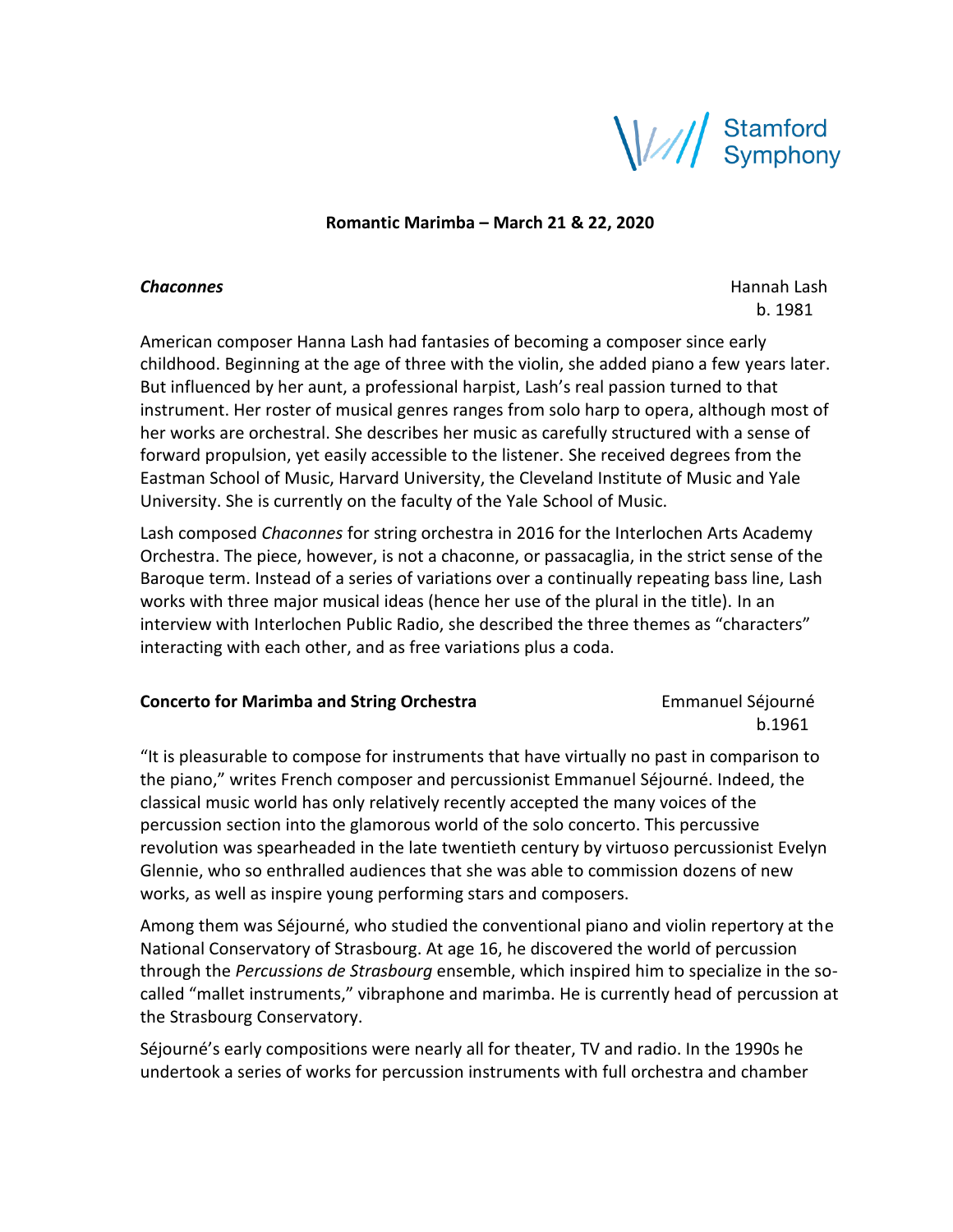ensembles, including the Concerto for Marimba and String Orchestra in 2005, commissioned by Romanian marimba soloist Bogdan Bacanu.

The Concerto is in two movements, the first movement reflecting Bacanu's love for the romanticism and lyricism in Rachmaninov: "…slow, solemn, with long lyrical solo passages…at a point exuberant, then again melancholic." Although Séjourné assigns the romantic legato melodies to the strings, sometimes accompanied by the marimba, the soloist performs two long cadenzas, both more languid than showy.

The composer saves the virtuoso voice of the marimba for the finale, with jazz, rock and flamenco influences. The gentler middle section of the movement, allows the soloist to freely improvise.

## **Danse sacree et Danse profane** Claude Debussy **For Harp and String Orchestra** 1862-1918

In 1903, the French piano firm of Pleyel commissioned Claude Debussy to write a composition for its new invention, the chromatic harp – an instrument without pedals but with two rows of strings slanted across each other offering the full chromatic scale. The composition was to serve as an examination piece for the Brussels Conservatoire, and was one of the few pieces written specifically for this instrument, which enjoyed only a short vogue.

By that time, Debussy had become a *cause célèbre* with the new "impressionistic" style of his opera *Pélléas and Mélisande*, which premiered in 1902. From then on, it was common to talk of "Debussyism;" the musical and literary forces of the time kept up a fevered debate over the intrinsic and aesthetic merit of his music.

The theme of *Danse sacrée* comes from a short piano piece by the Portuguese composer Francisco de Lacerda (1869-1934), while the *Danse profane* has no specific source. The title of the work contains what the French call a "false friend;" *profane* does not mean "profane," but rather "secular." There is no contrast here between a somber religious procession and a pagan rite. Both dances are dignified, even subdued, suggesting the image of mature priestesses and demure virgins. If we ignore Debussy's title, in order to focus on the music alone, the two *Danses* fit together in the same way as a free-flowing Baroque prelude to its more rhythmic partner.

## **Serenade for Strings in E major, Op. 22** Antonín Dvořák

1841-1904

In 1875 Dvořák met and became a disciple of Brahms. Vienna's famous curmudgeon music critic, Eduard Hanslick, also encouraged the composer from the provinces and gave him prominent billing in his reviews. Brahms and Hanslick also supported him when he entered and won the competition for the Austrian State Prize in music for young, poor and talented musicians (Dvořák won the competition twice more.) The committee report stated that